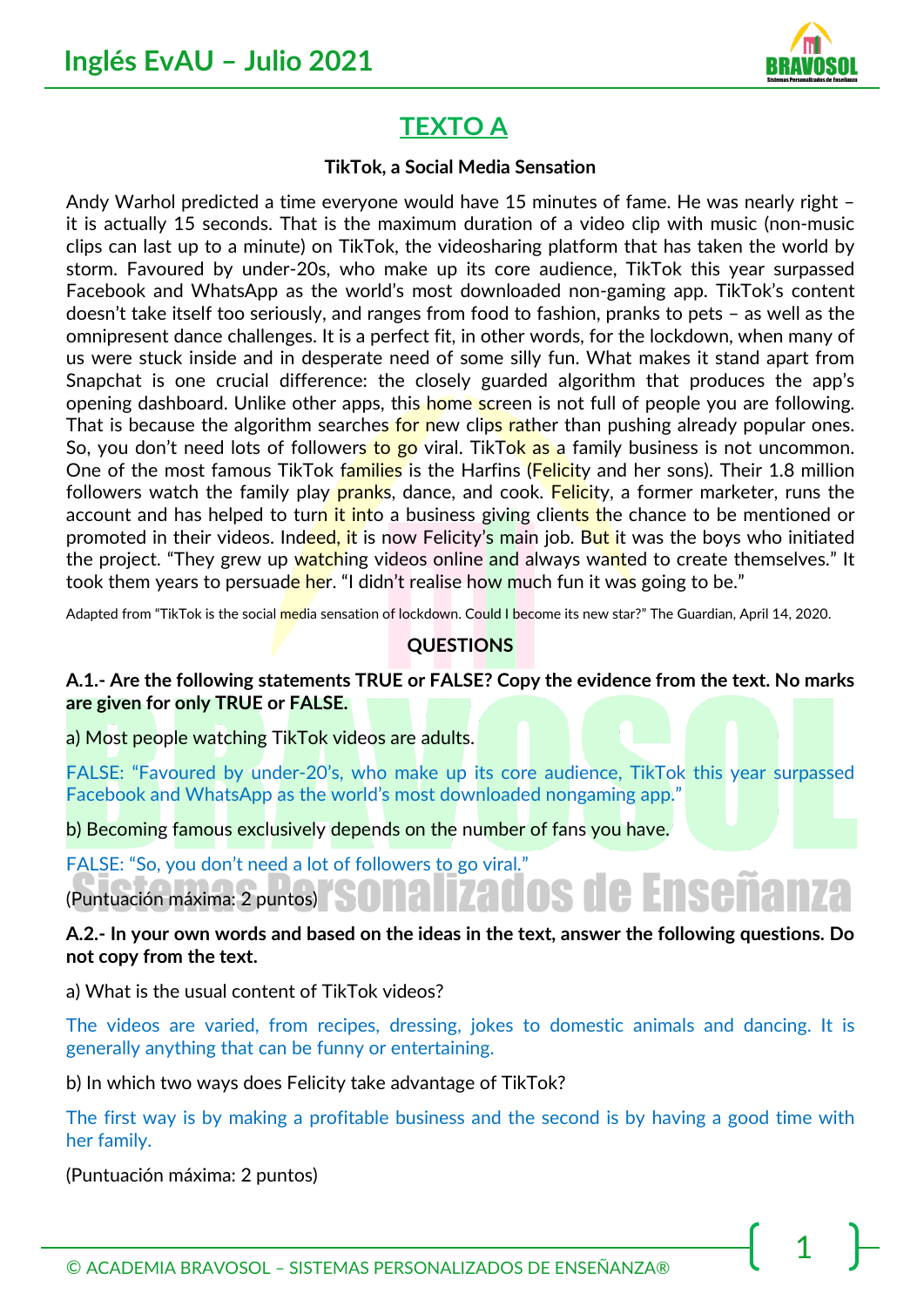

### **A.3.- Find the words in the text that mean:**

- a) almost (paragraph 1) nearly
- b) trapped (paragraph 2) stuck
- c) previous (paragraph 3) former
- d) possibility (paragraph 3) chance
- (Puntuación máxima: 1 punto)

### **A.4.- Complete the following sentences. Use the appropriate form of the word in brackets when given.**

a) Research shows / has shown / has showed (show) that apps have been used b) Although / Though / Whereas / While / Even though TikTok is very well known, the most popular site for sharing videos is YouTube.

c) The funnier (funny) a video is, the higher (high) number of likes it gets.

d) Complete the following sentence to report what was said.

"When did you discover social media for the first time?"

He asked me when I had discovered / discovered social media for the first time.

(Puntuación máxima: 2 puntos)

### **A.5.- Write about 150 to 200 words on the following topic. Discuss the advantages and disadvantages of using social media.**

(Puntuación máxima: 3 puntos)

It is an undeniable fact that social media have been included in most aspects of our lives. However, we should ask ourselves what the upsides and downsides of their widespread use are.

On the one hand, they allow you to get in touch with old friends keeping connections that otherwise would be lost. Another positive aspect is that social media can keep us informed in a short time. Furthermore, certain platforms allow us to explore our creative side by uploading photos or sharing our views and reflections. Esodon.

On the other hand, you may be vulnerable to scammers, stalkers or suffer from the hate spread by the so-called "trolls". Another downside is that teenagers or people with addictive personalities could end up being taken over them. Besides, they are not always a reliable source of information.

In a nutshell, social media shapes most of our interactions nowadays and most of us enjoy the numerous advantages it offers. However, we must be careful when using them, avoiding the spread of fake news and not losing contact with real life.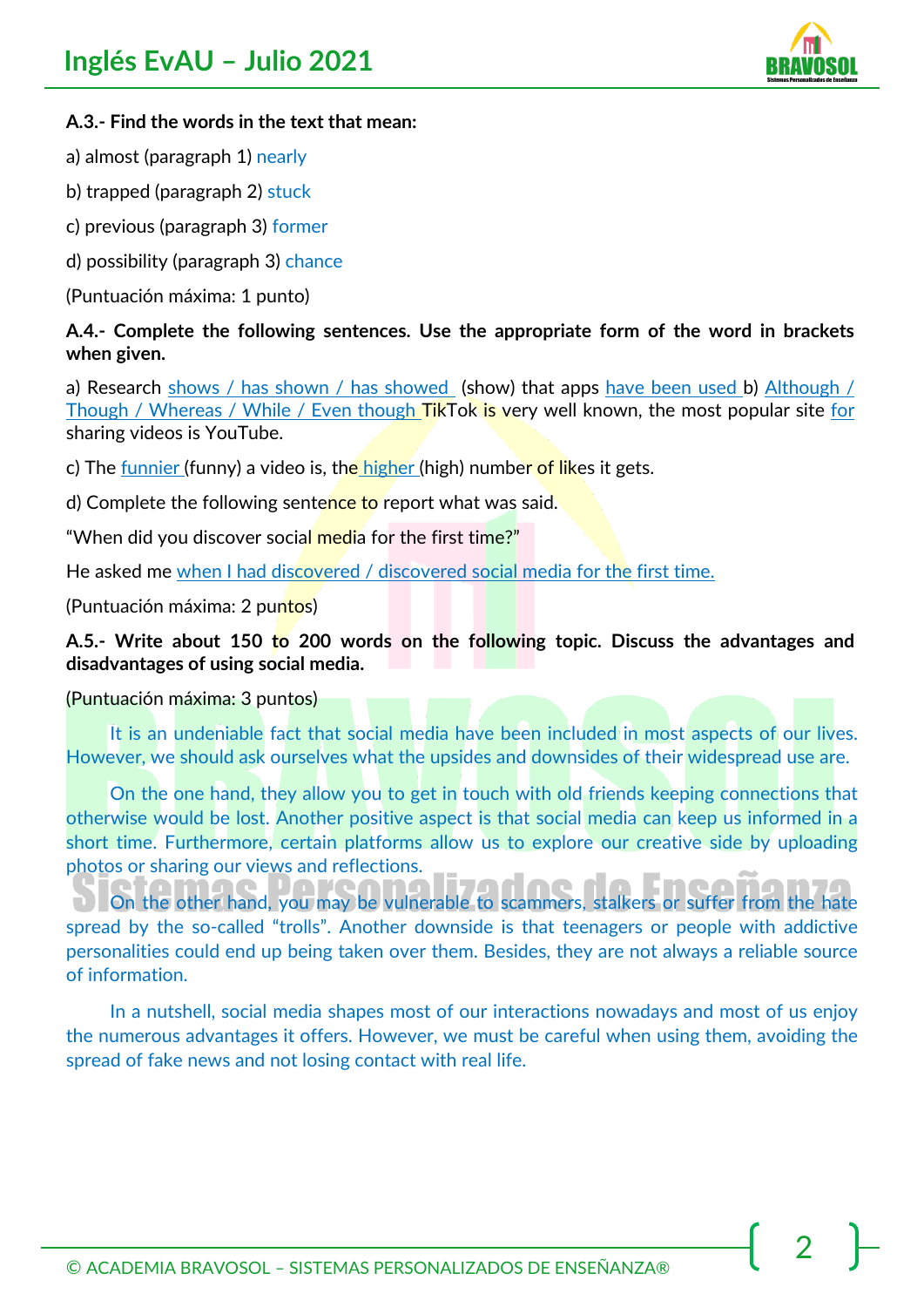

# **TEXTO B**

#### **Gap Years for Every Student**

Taking a gap year – a period of time during which a student takes a break from studying after school and before college or university – has long been considered a rite of passage. Students delay advanced academic studies to spend a year in the world focused on experiential education, internship, volunteer work and gaining real-world experience to complement the classroom learning. It is not so much a year "off" of school, as a year "on" your own terms used to experiment with interests and pursue passions that may clarify a student's future career path. Academic experts say that students who take gap years will frequently be more mature, more self-reliant and independent than non-gap year students. Career advisors state that taking a year out can set you apart from other applicants. The benefits of taking a gap year aren't just a matter of opinion. Research statistics show that 90 percent of students who took a gap year returned to college within a year and confirmed that this experience had an impact on their choice of academic major and career. Students who have taken a gap year report being satisfied with their jobs and figures confirm that 88 percent of them improved their employability thanks to this experience. The question that is hotly debated, of course, is that of economic parity. Traditionally, gap years have been seen as something for children of wealthy families. While statistics indicate that 18% of students taking a gap year come from families with high-income levels, 19% came from families with more limited incomes. Therefore, the value of a gap year is widely recognized and even families in the lower to middle income brackets are investing in this experience for the educational benefit of their students.

Adapted from "Gap Years for Every Student: How to Make the Most of the Opportunity," Bootsnall Articles, November 27, 2020.

#### QUESTIONS

**B.1.- Are the following statements TRUE or FALSE? Copy the evidence from the text. No marks are given for only TRUE or FALSE.** 

a) It is said that taking a gap year does not contribute to students' autonomy and confidence.

FALSE: "Academic experts say that students who take gap years will frequently be more mature, more self-reliant and independent than non-gap year students."

b) According to statistics, job opportunities decrease due to taking a gap year.

FALSE "Students who have taken a gap year report being satisfied with their jobs and figures confirm that 88 percent of them improved their employability thanks to this experience."

(Puntuación máxima: 2 puntos)

**B.2.- In your own words and based on the ideas in the text, answer the following questions. Do not copy from the text.** 

a) Mention two kinds of activities students do during their gap year.

Students spend time travelling around the world to get more real-life experiences. They work in a company, cooperate as volunteers and learn about life.

b) To what extent does the family income level affect students' opportunities to take a gap year? Explain.